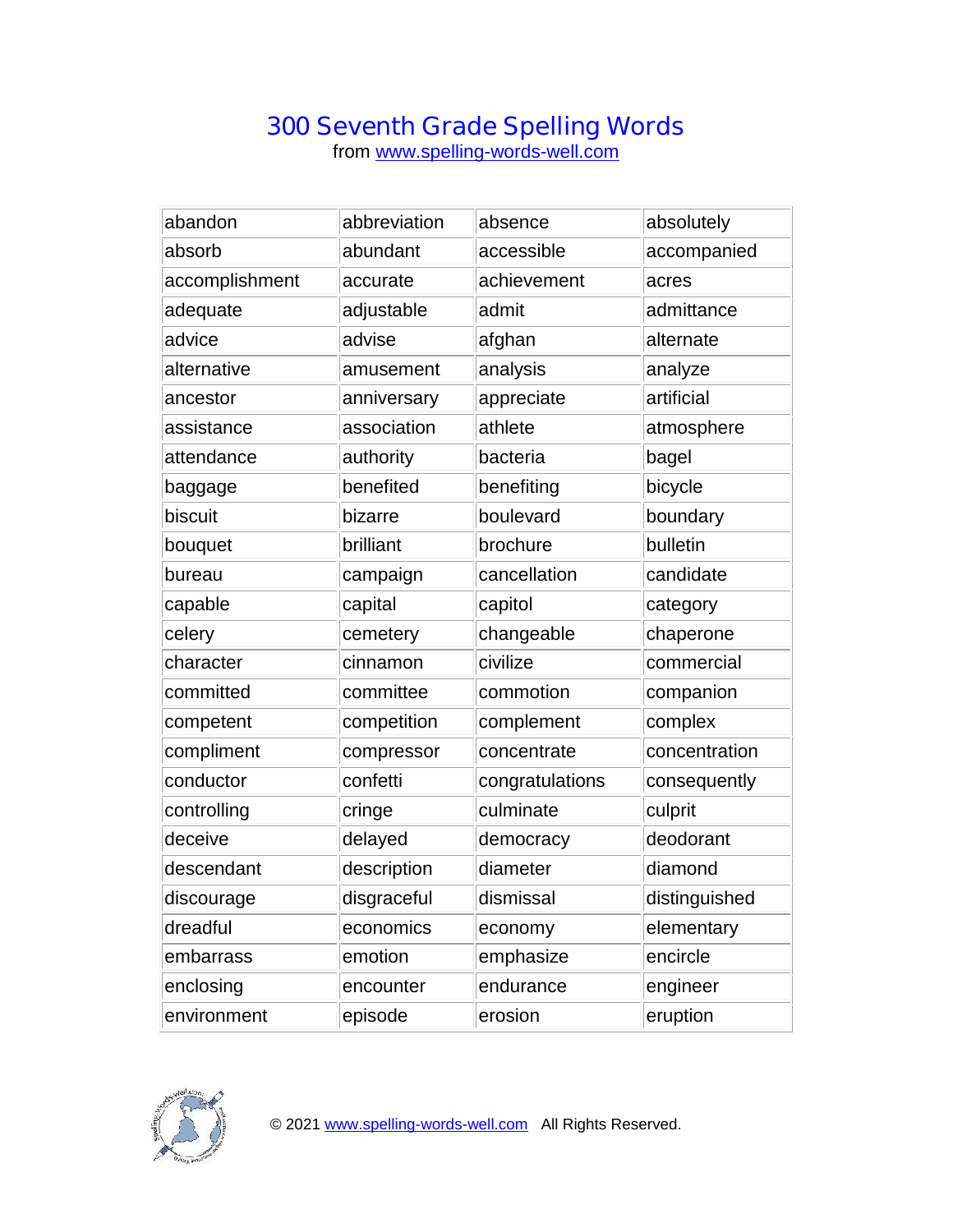| evident      | exchange      | executive     | exhibit       |
|--------------|---------------|---------------|---------------|
| expensive    | extinct       | extinguish    | extraordinary |
| extremely    | fabricate     | failure       | fascinating   |
| fatigue      | flagrant      | foreign       | forfeit       |
| frequently   | fundamental   | genuine       | ghetto        |
| gossiping    | gradual       | graffiti      | grammar       |
| grievance    | guarantee     | harass        | havoc         |
| heroic       | hesitate      | horrify       | hospital      |
| humid        | humility      | hygiene       | identical     |
| idle         | idol          | illegal       | illustration  |
| imaginary    | immediately   | immobilize    | impossibility |
| inconvenient | incredible    | individual    | infamous      |
| influence    | informant     | inhabit       | inherit       |
| innocence    | innocent      | instructor    | intelligent   |
| interruption | introduction  | involvement   | irate         |
| irresistible | jealousy      | judgment      | juvenile      |
| kettle       | knitting      | laboratory    | language      |
| legibly      | liquidation   | management    | maneuver      |
| media        | mileage       | miniature     | misbehaved    |
| morale       | mortgage      | movement      | murmur        |
| musician     | mysterious    | negotiate     | nervous       |
| nuisance     | nurture       | oases         | oasis         |
| obedient     | obstacle      | obviously     | occasion      |
| ordinarily   | ordinary      | organization  | pamphlet      |
| panic        | panicked      | panicky       | parallel      |
| paralysis    | paralyze      | penicillin    | pedestrian    |
| phantom      | pheasant      | phrase        | politely      |
| popular      | precipitation | principal     | principle     |
| privilege    | procedure     | pronunciation | psychology    |
| puny         | qualified     | qualifying    | quotation     |